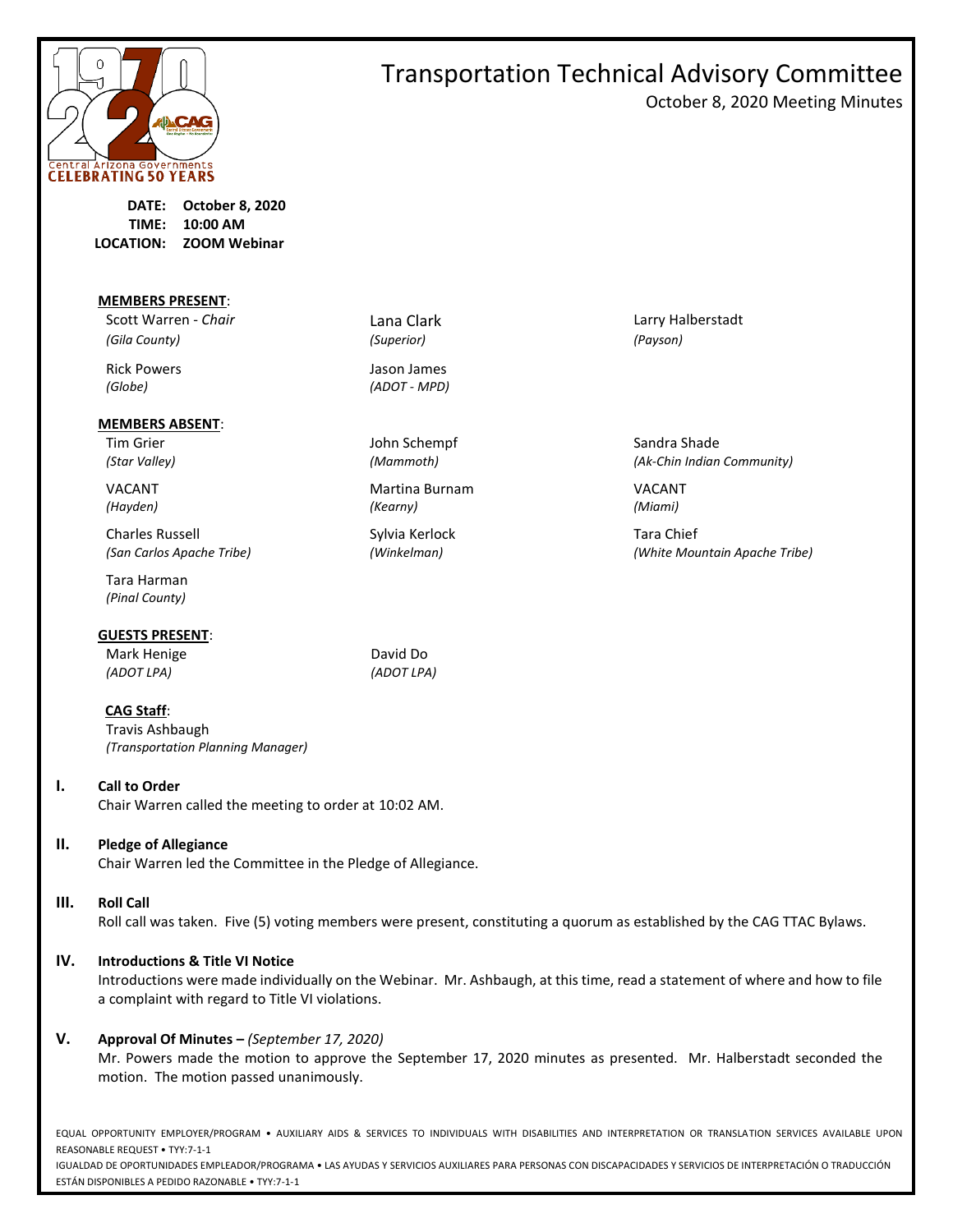

# Transportation Technical Advisory Committee October 8, 2020 Meeting Minutes

#### **VI. Call to the Public**

No one answered to the call to the public.

#### **VII. Standing Reports**

#### **A. Member Jurisdictions**

## **Payson**

Mr. Halberstadt reported the Town is working towards the 60 percent Design plans for the **"Granit Dells Road"** project **(Project # PAY 19-01D)**. Once those plans come close to being finalized, the Town will reach out to the property owners to acquire needed Right-of-Way. An updated HURF Exchange schedule was sent to Jennifer Henderson in the ADOT LPA schedule. The Town is expecting to go out to bid for construction during the current Fiscal Year in May 2021.

#### **Gila County**

Chair Warren reported on two (2) items:

- 1. The **"Colcord Road"** project **(Project # GIL 20-01C / TRACTS # T008701C)** is substantially completed. The remaining item left to be done is the seeding of the disturbed areas. There is a video time lapse of the 168-hour closure in which they demolished the old bridge deck and constructed the new bridge deck. The video will be shared at a future TTAC meeting when a debriefing presentation of the project is scheduled.
- 2. The IGA for the **"Golden Hill Road"** sidewalk project **(Project # GIL 22-01C / TRACTS # T009001C)** has been revised and will be moving forward with the Temporary Construction Easements (TCE) acquisitions.

#### **Globe**

Mr. Powers reported on two (2) items:

- 1. The **"Broad Street"** rehabilitation and upgrades project **(Project # GLB 18-01C) / TRACTS # SZ15101C)** which was completed last July 2019, will be completing the culvert repair that collapsed during initial construction, later in the week. The remaining item to be completed is the paving. There were other additional costs, that the City was able to cover.
- 2. The **"Pinal Creek Bridge – Cottonwood Street (Structure #9711)"** project **(Project # GLB 21-01D)** is moving forward with the IGA.

#### **Superior**

Currently there are no Town projects within the TIP, however, Ms. Clark reported on two (2) projects within the Town:

- 1. The **"Flood Mitigation"** project around the low drainage areas around Stone Avenue/Kiser Street, are being done by Pinal County through an IGA with the Town is still moving forward. The Town is still waiting to hear back from Pinal County regarding the concrete culverts along Church Avenue due to lack of topography data.
- 2. Working on various projects and processes for items such as naming a new street and taking over Development Services activities such as permits, development fees, etc., as Pinal County has ended the IGA for such services with the Town.

#### **B. Multi-Modal Planning Division, ADOT**

Mr. James reported that the Pavement Preservation and the Bridge Projects have all been prioritized by the ADOT Districts within the state for the **"Planning to Programming (P2P) for FY22 to FY26"**. All projects for Modernization, Pavement Preservation, and Bridge now have all their final scores and ready to be discussed at the P2P workshops scheduled later in the month. More specifically for the CAG Region, the Southeast District P2P Workshop is scheduled for October 28, 2020 at 10:00 AM. The Planning Level Scoping and Finalized Project List to Programming is expected to be available by the end of February 2021.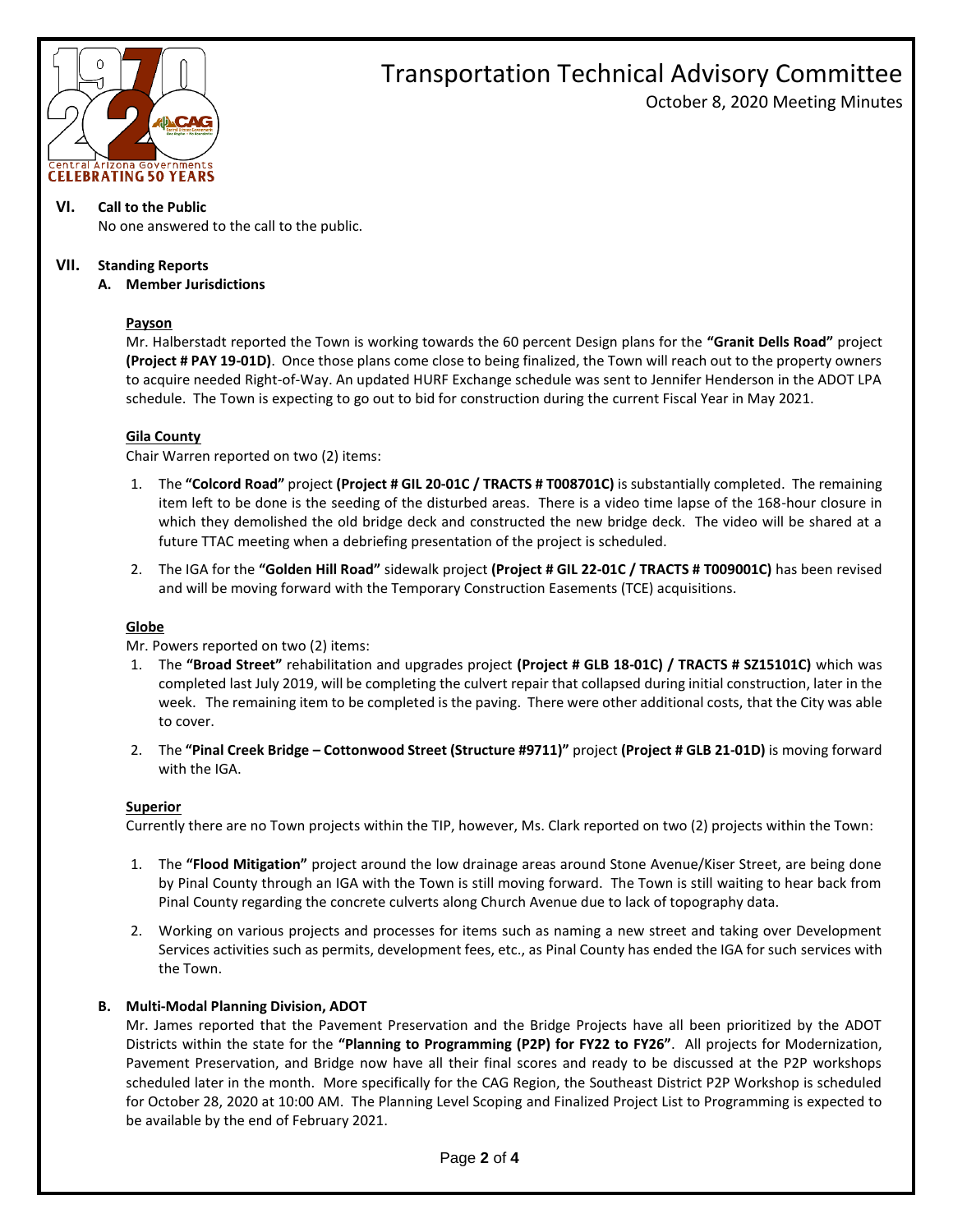

# Transportation Technical Advisory Committee October 8, 2020 Meeting Minutes

#### **C. Local Public Agency, ADOT**

Mr. Henige reported on four (4) items:

- 1. A survey regarding Local Public Agency training opportunities was sent out the previous month. The survey questions asked about project initiations to project closeouts. The results of the survey are still being processed and a time extension was given to a few COGs and MPOs for their input.
- 2. As a reminder, to send in local crash data as the call for Highway Safety Improvement Program (HSIP) projects will be coming out in July 2021. The data can take up to six months to be loaded and needs to be in the system soon to have current crash data to be used for the application cycle.
- 3. The "Off-System Bridge" call for projects for FY22 is expected to come out in November 2020 for \$3.9 million in available funding overall. The applications are due in February 2021.
- 4. The "Every Day Counts" (EDC) training session for December 10, 2020 will be held virtually. The topic of discussion will be "Part 2" on the "Planning Level Estimates" series with the ADOT Multimodal Planning Division and ADOT Pre-Design group, that will lead the discussions regarding pavement preservation projects. David Wessel will also be doing a presentation of their methodology and best practices regarding how planning level estimates are conducted at Metro Plan. There is also a "Part 3" being planned for Spring 2021.

## **D. District, Engineers, ADOT**

No ADOT District Engineers were present to provide an update.

## **E. CAG Transportation Planning Update**

Mr. Ashbaugh stated that the Pinal County Transit Governance Study (PCTGS) and the Gila County Transit Governance Study (GCTGS) had nothing new to report at this time. However, most of the interviews for the GCTGS that were scheduled and mentioned during last meeting, have been completed.

# **VIII. Old Business**

# **Transportation Improvement Program (TIP)**

Mr. Ashbaugh stated that no one has informed him of any amendments needed to be made at this time. No action was taken.

Mr. Henige asked if there was an update from the San Carlos Apache Tribe regarding their **"White Mountain Road (BIA 10) & Airport Road – Street Light Project,"** under the Highway Safety Improvement Program (HSIP) as the project has not been initiated to date. Mr. Ashbaugh stated he would reach out to San Carlos. Mr. Powers stated that many of the employees within the Tribe have not been working, due to the office shutting down due to COVID-19.

#### **IX. New Business**

# **A. How To Do A Planning Level Estimate Using E2C2**

Mr. Ashbaugh stated he attended the last "Every Day Counts" meeting that was facilitated by ADOT LPA and wanted to bring this particular presentation to the TTAC. He stated the information was very informative and believes it would provide a better analysis for the local agencies in determining the cost of their projects, for future TIP projects and local projects.

The PowerPoint presentation can be provided upon request from the CAG staff. Mr. Do presented the information to the TTAC. The core of the presentation is as outlined:

- 1. Illustration of the "Overview of the Project Development Process"
- 2. Definition of what Engineering is at the Planning Level
- 3. Lessons learned in ADOT Contracts & Specifications Section before COVID-19
- 4. Cost Estimate Information Types